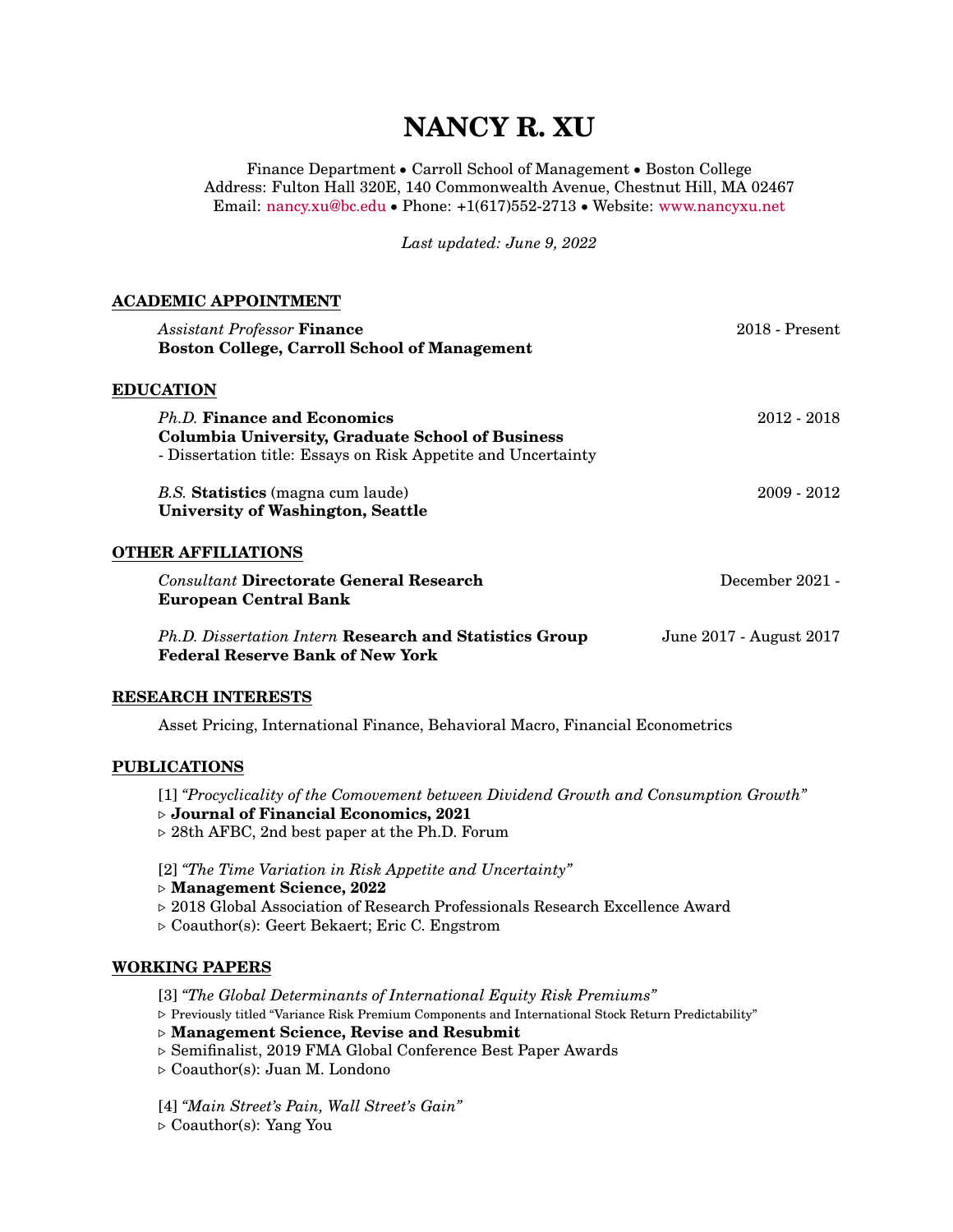[5] *"Risk Aversion Propagation: Evidence from Financial Markets and Controlled Experiments"* ⊳ Coauthor(s): Xing Huang

[6] *"Risk, Monetary Policy and Asset Prices in a Global World"* ⊳ Coauthor(s): Geert Bekaert; Marie Hoerova

[7] *"Global Risk Aversion and International Return Comovements"* ⊳ Dissertation Award, Federal Reserve Bank of New York

### **SELECTED WORK IN PROGRESS**

[8] *"Uncertainty Shocks and Personal Investment: Evidence From a Global Brokerage"* ⊳ Europe INQUIRE Europe research grant (2020)

⊳ Coauthor(s): Rawley Z. Heimer; Alex Imas; Shimon Kogan

[9] *"Home Bias Revisited"*

⊳ Coauthor(s): Geert Bekaert; Sandra Wang; Stephan Siegel

### **OTHER RESEARCH EXPERIENCES**

| <i>Research Assistant, Columbia Business School</i>                               | $2012 - 2015$ |  |
|-----------------------------------------------------------------------------------|---------------|--|
| <i>Research Assistant</i> , University of Washington                              | 2011 - 2012   |  |
| <i>Student Research Assistant CEDR (Center for Education Data &amp; Research)</i> | 2011 - 2011   |  |

### **TEACHING EXPERIENCES**

*Instructor,* Data Analytics in Finance (Undergraduate & MBA), Boston College Carroll 2019 - ⊳ This course will introduce you to Python, a popular modern programming language, demonstrate how to extract data from websites, conduct a series of basic financial analyses including regressions on real-world financial data, and perform Monte Carlo simulations.

*Teaching Assistant,* Professor Robert J. Hodrick, Columbia Business School 2015 - 2017 ⊳ Financial Econometrics (PhD Core), Advanced International Corporate Finance (MBA) *Teaching Assistant,* Professor Geert Bekaert, Columbia Business School 2015 - 2018 ⊳ Asset Management (MBA & EMBA)

### **PROFESSIONAL SERVICES**

Referee,

• *Review of Financial Studies*, *Journal of Financial Economics*, *Review of Economic Studies*, *Management Science*, *Review of Asset Pricing Studies*, *Review of Finance*, *Journal of International Economics*, *Journal of Banking and Finance*, *Journal of Futures Markets*, *Journal of Empirical Finance*, *Journal of Money, Credit, and Banking*, *Journal of Corporate Finance*, *Journal of Futures Markets*, *Economics Letters*, *PLOS ONE*, *Journal of Behavioral and Experimental Finance*

### Program Committee,

| • European Finance Association Annual Meeting   | 2021-2022  |
|-------------------------------------------------|------------|
| • Midwest Finance Association Annual Meeting    | 2020-2022  |
| • Financial Management Association              | 2021-2022  |
| • Eastern Finance Association Annual Meeting    | 2018       |
| • China International Risk Forum                | 2019, 2021 |
| • Asset Pricing Conference at ANU               | 2020       |
| • China Finance Review International Conference | 2021       |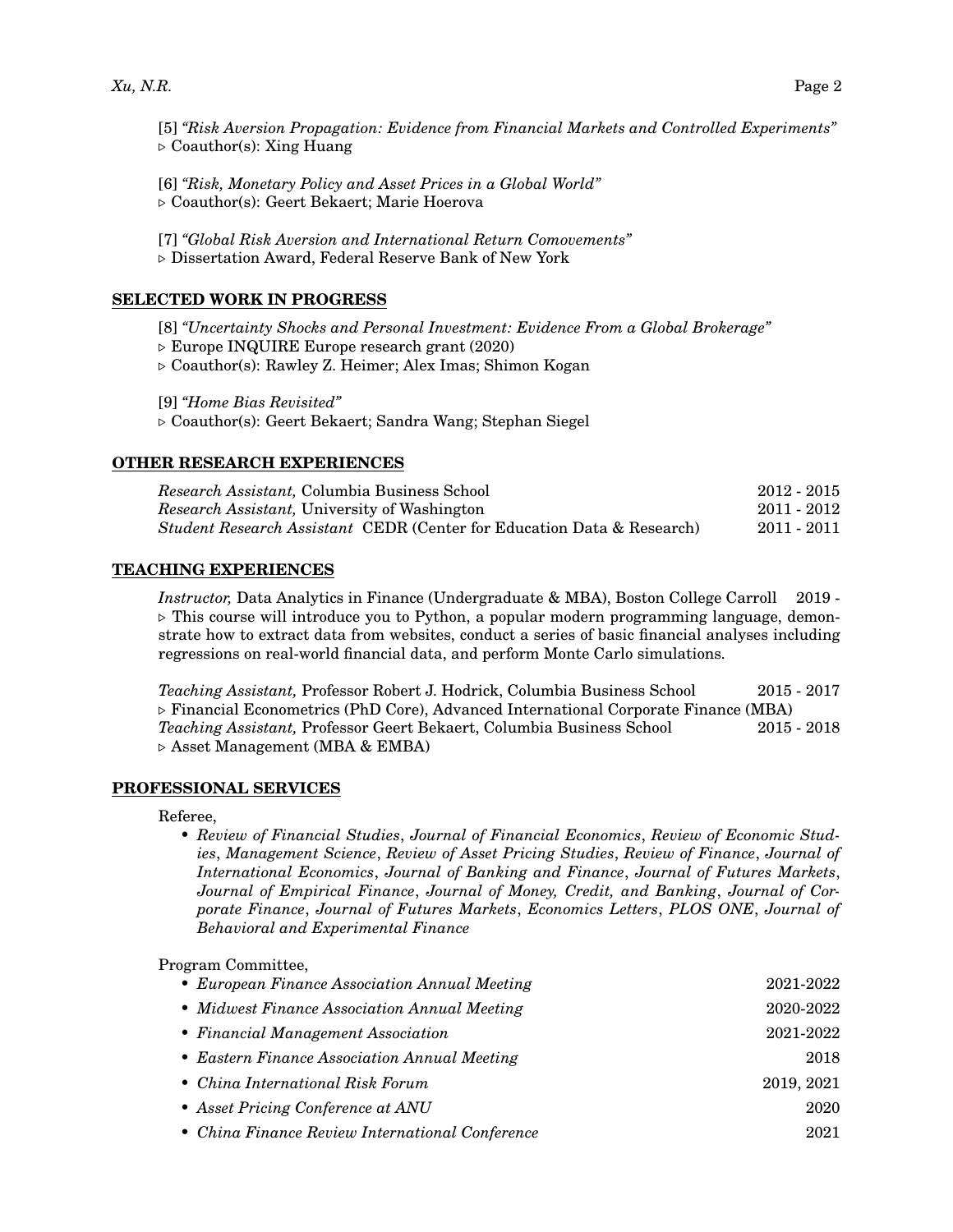Conference Organizer,

• *17th Pre-WFA Early Career Women in Finance Conference* [\(link\)](https://sites.google.com/view/17th-ecwfc/home) June 2022

Session Chair,

• *2022 MFA "Economic Determinants of International Markets"*, *2021 FMA "Stochastic Discount Factor & Market Efficiency"*, *2021 CIRF "Asset Pricing and Volatility"*, *2018 MFA "Risk and Risk Appetite"*, *2018 CIRF "Interest, Credit, and liquidity risk"*, *2018 NFA "Methods"*

### **PRESENTATIONS/INVITED TALKS (includes scheduled; \* = co-author)**

### **"Main Street's Pain, Wall Street's Gain"**

| $\Box$ Alliance Manchester Business School, Lancaster Management School | March, 2023     |
|-------------------------------------------------------------------------|-----------------|
| $\Box$ AFA, New Orleans                                                 | January, 2023   |
| $\Box$ University of Southern California, Macrofinance Reading Group    | September, 2022 |
| $\Box$ Stanford SITE "The Macroeconomics of Uncertainty and Volatility" | September, 2022 |
| $\Box$ Stanford SITE "New Frontiers in Asset Pricing"                   | July, 2022      |
| $\Box$ NBER Summer Institute Asset Pricing Meeting                      | July, 2022      |
| $\Box$ CICF                                                             | July, 2022      |
| $\Box$ The Hong Kong Polytechnic University*                            | May, 2022       |
| $\Box$ BC-BU Green Line Macro Meeting                                   | April, 2022     |
| $\Box$ University of Hong Kong*                                         | March, 2022     |
| $\Box$ Boston College                                                   | November, 2021  |
| $\Box$ University of Connecticut                                        | November, 2021  |
| $\Box$ University of Cincinnati                                         | November, 2021  |
| $\Box$ Birmingham Business School                                       | November, 2021  |
| $\Box$ 4th Annual Columbia Women in Economics Conference                | October, 2021   |
|                                                                         |                 |

### **"Risk Aversion Propagation: Evidence from Financial Markets and Controlled Experiments"**

| $\Box$ MFA                                        | March 2022       |
|---------------------------------------------------|------------------|
| $\Box$ AFA                                        | January 2022     |
| $\Box$ CIRF                                       | <b>July 2021</b> |
| $\Box$ ECWFC @ WFA                                | <b>June 2021</b> |
| $\Box$ JABES Seminar                              | <b>June 2021</b> |
| $\Box$ SAIF, Finance*, China                      | November 2020    |
| $\Box$ Fudan University, Economics, China         | November 2020    |
| □ Singapore Management University, Finance*       | November 2020    |
| $\Box$ Boston College (Carroll)                   | October 2020     |
| $\Box$ Washington University in St. Louis (Olin)* | October 2020     |
| $\Box$ WAPFIN at Stern, NY                        | September 2018   |
|                                                   |                  |

### **"Uncertainty Shocks and Personal Investment: Evidence From a Global Brokerage"**

| $\Box$ 2019 ANU-RSFAS Research Camp* | December 2019 |
|--------------------------------------|---------------|
| $\Box$ Boston College (Carroll)      | November 2019 |

### **"The Global Determinants of International Equity Risk Premiums", or previously titled "Variance Risk Premium Components and International Stock Return Predictability"**

| $\Box$ AEA, zoom                                                       | January 2021     |
|------------------------------------------------------------------------|------------------|
| $\Box$ IFABS 2019 Medellin Conference*                                 | December 2019    |
| $\Box$ Stanford SITE "Session 7: Asset Pricing Theory and Computation" | August 2019      |
| $\Box$ ECWFC at the WFA                                                | <b>June 2019</b> |
| $\Box$ NASMES Summer Meeting, Seattle, WA*                             | <b>June 2019</b> |
| $\Box$ IFABS 2019 Angers Conference*                                   | <b>June 2019</b> |
| $\Box$ FMA Global Conference in Latin America*                         | May 2019         |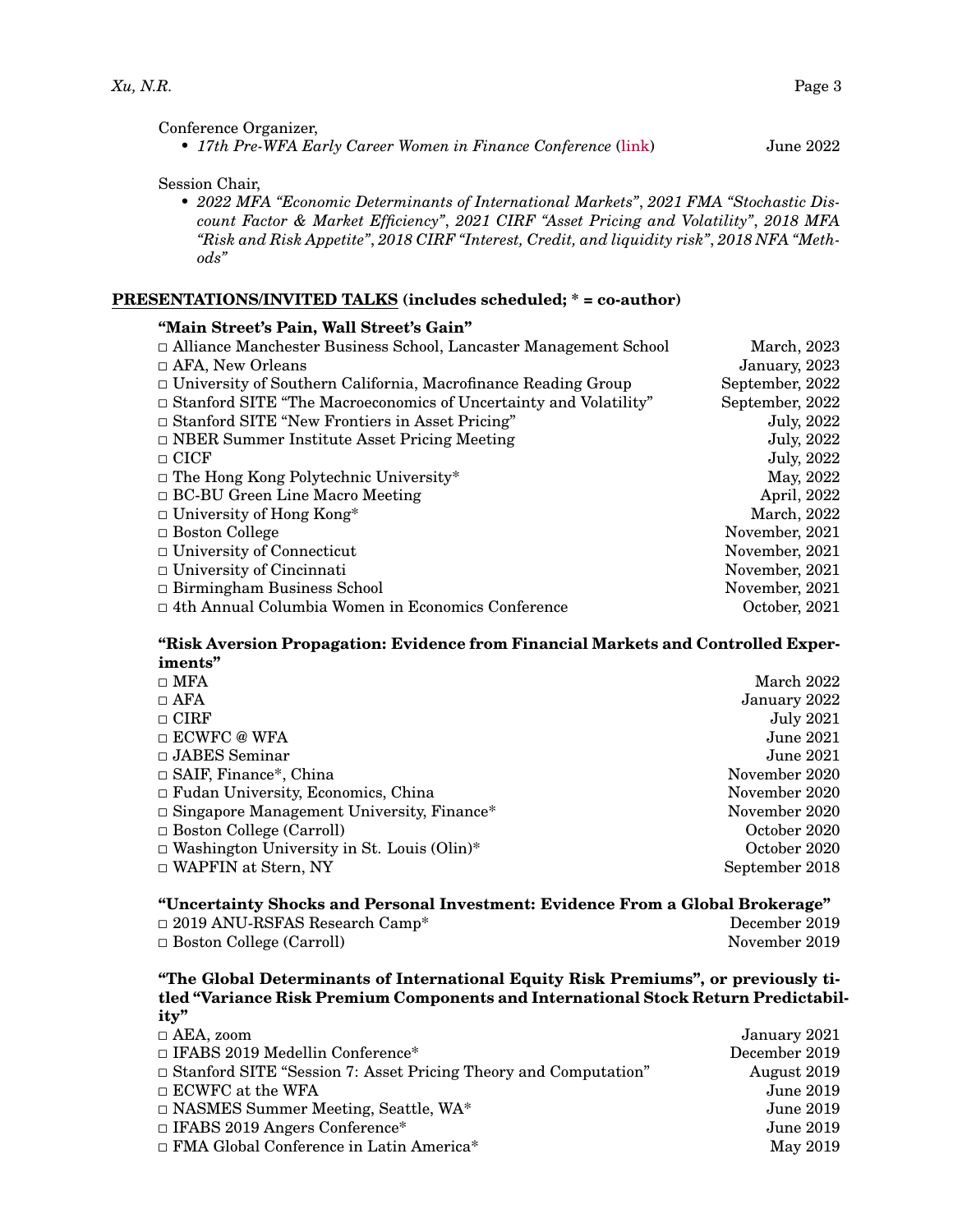| $\Box$ E(astern)FA, Miami*                                      | April 2019    |
|-----------------------------------------------------------------|---------------|
| $\Box$ Federal Reserve Board*                                   | March 2019    |
| $\Box$ MFA, Chicago, IL                                         | March 2019    |
| $\Box$ 2018 China International Risk Forum, Hangzhou, China     | December 2018 |
| $\Box$ Econometric Society European winter meeting 2018, Italy* | December 2018 |
| $\Box$ Boston Macro Juniors Workshop, Cambridge, MA             | November 2018 |
| $\Box$ Boston College (Carroll), MA                             | November 2018 |

### **"Risk, Monetary Policy and Asset Prices in a Global World"**

| $\Box$ Fudan, China*                                                                          | September 2021   |
|-----------------------------------------------------------------------------------------------|------------------|
| $\square$ EFA                                                                                 | August 2021      |
| $\Box$ EEA-ESEM                                                                               | August 2021      |
| $\Box$ CIRF                                                                                   | <b>July 2021</b> |
| $\Box$ CICF                                                                                   | <b>July 2021</b> |
| $\Box$ FIRS                                                                                   | June 2021        |
| $\Box$ University of Alabama*                                                                 | March 2021       |
| $\Box$ BIS*                                                                                   | February 2021    |
| $\Box$ Bank of Spain*                                                                         | February 2021    |
| $\Box$ Florida International University*                                                      | January 2021     |
| $\Box$ AEA, zoom*                                                                             | January 2021     |
| $\Box$ BI Olso Finance Seminar*                                                               | <b>June 2020</b> |
| $\Box$ University of Cinnaciti*                                                               | March 2020       |
| $\Box$ 11th International Research Forum on Monetary Policy*                                  | March 2020       |
| $\Box$ MFA, Chicago                                                                           | March 2020       |
| $\Box$ SNB-FRB-BIS High-Level Conference on Global Risk, Uncertainty, and Volatility, Zurich* |                  |
|                                                                                               | November 2019    |
| $\Box$ 20th IWH-CIREQ-GW Macroeconometric Workshop: Micro Data and Macro Questions, Halle,    |                  |
| Germany*                                                                                      | October 2019     |
| $\Box$ Conference on Advances in Applied Macro-Finance, Istanbul, Turkey                      | December 2018    |
|                                                                                               |                  |

# **"The Time Variation in Risk Appetite and Uncertainty"**

| $\Box$ 8th HEC-McGill Winter Finance Workshop                                                  | March 2020       |
|------------------------------------------------------------------------------------------------|------------------|
| $\Box$ 9th ITAM Finance Conference 2020                                                        | February 2020    |
| $\Box$ E(uropean)FA, Portugal*                                                                 | August 2019      |
| $\Box$ European Financial Management annual meeting, Azores*                                   | June 2019        |
| $\Box$ 2019 China International Conference in Finance (CICF), Guangzhou, China                 | <b>July 2019</b> |
| $\Box$ 2019 Financial Intermediation Research Society (FIRS), GA                               | May 2019         |
| $\Box$ 15th European Winter Finance Summit, Austria                                            | March 2019       |
| $\Box$ MFA, Chicago, IL                                                                        | March 2019       |
| $\Box$ AFA, Atlanta, GA                                                                        | January 2019     |
| $\Box$ 2018 China International Risk Forum, Hangzhou, China                                    | December 2018    |
| $\Box$ 31st Australasian Finance and Banking Conference, Sydney*                               | December 2018    |
| $\Box$ NFA, Charlevoix, Canada                                                                 | September 2018   |
| $\Box$ "Machine Learning and Finance: The New Empirical Asset Pricing" hosted by University of |                  |
| Chicago Booth                                                                                  | <b>July 2018</b> |
| $\Box$ 2018 North American Summer Meeting of the Econometric Society, Davis, CA                | <b>June 2018</b> |
| $\Box$ 11th Annual SoFiE Conference (Main), Lugano, Switzerland                                | <b>June 2018</b> |
| $\Box$ Baruch College                                                                          | May 2018         |
| $\Box$ Federal Reserve Board's Conference on Risk, Uncertainty, and Volatility, DC             | April 2018       |
| $\Box$ Columbia Women in Economics                                                             | April 2018       |
| $\Box$ Columbia Finance Lunch Seminar                                                          | March 2018       |
|                                                                                                |                  |

## **"Global Risk Aversion and International Return Comovements"**

| $\square$ 2020 AEA, San Diego                                                      | January 2020 |
|------------------------------------------------------------------------------------|--------------|
| $\Box$ Stanford SITE "Session 8: The Macroeconomics of Uncertainty and Volatility" | August 2019  |
| $\Box$ 2019 UBC summer conference                                                  | July 2019    |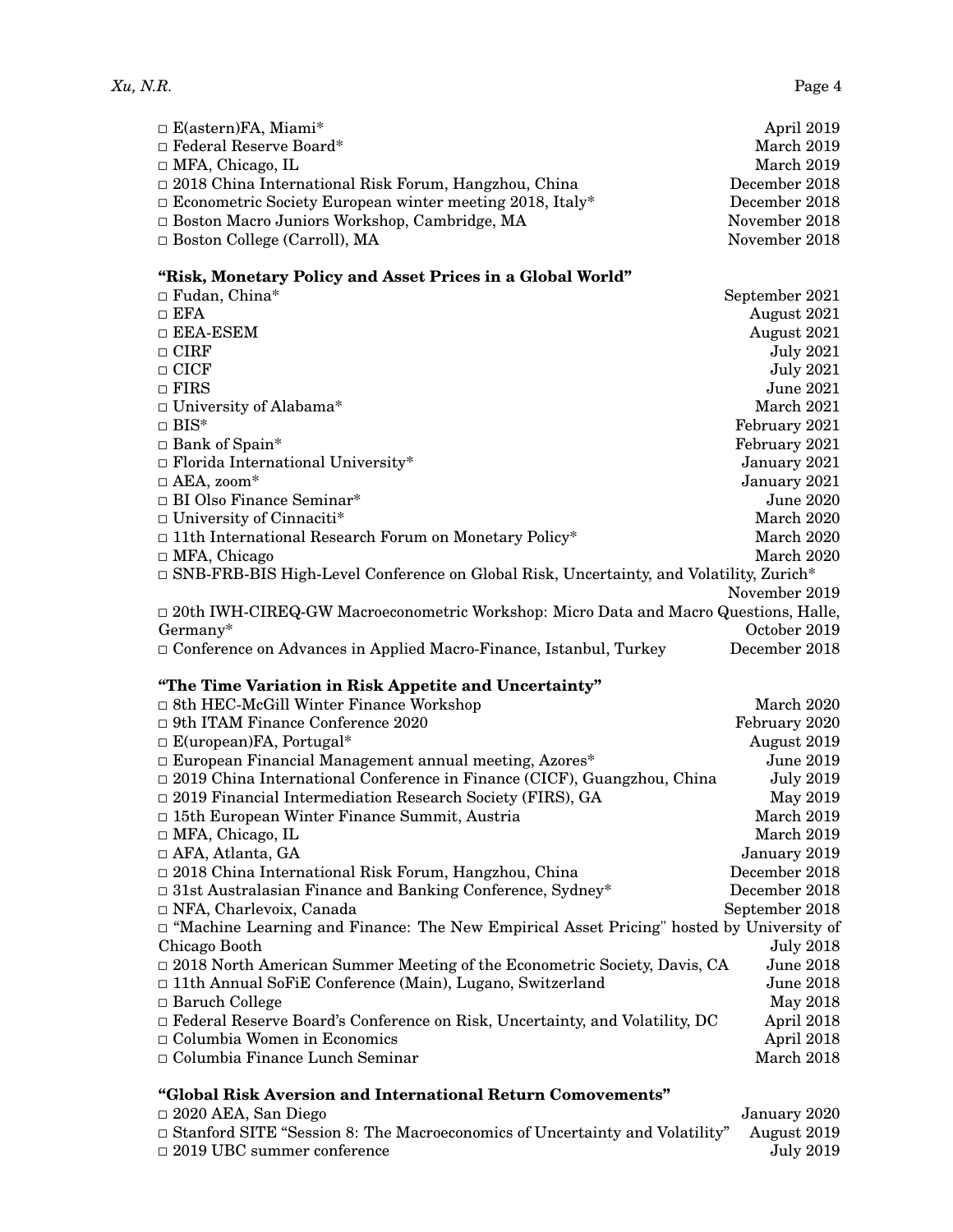| $\Box$ University of Luxembourg, Luxembourg                                                     | December 2018         |
|-------------------------------------------------------------------------------------------------|-----------------------|
| □ University of Zurich, Switzerland                                                             | December 2018         |
| □ London Business School, UK                                                                    | September 2018        |
| $\Box$ E(uropean)FA, Warsaw, Poland                                                             | August 2018           |
| $\Box$ 2018 China International Conference in Finance (CICF), Tianjin, China                    | <b>July 2018</b>      |
| $\Box$ 21st Annual Conference of the Swiss Society for Financial Market Research                | April 2018            |
| □ 2017-18 Finance Job Market: Boston College (Carroll), Cornerstone, Emory (Goizueta), George-  |                       |
| town (McDonough), Goldman Sachs, Johns Hopkins University (Carey), University of California     |                       |
| (Riverside), University of Minnesota (Carlson), University of Notre Dame (Mendoza), Univer-     |                       |
| sity of Oklahoma (Price), University of Southern California (Marshall), University of Wisconsin |                       |
| Madison,                                                                                        | January-February 2018 |
| Finance Ph.D. Seminar, NYU Stern                                                                | December 2017         |
| □ Finance Faculty Free Lunch, Columbia Business School                                          | November 2017         |
| □ Econometrics Colloquium, Columbia University                                                  | November 2017         |
| □ Ph.D. Seminar, Columbia Business School                                                       | October 2017          |
| □ Financial Economics Colloquium, Columbia University                                           | October 2017          |
| □ Federal Reserve Bank of New York, New York                                                    | September 2017        |
|                                                                                                 |                       |

### **"Procyclicality of the Comovement between Dividend Growth and Consumption Growth"**

| April 2018       |
|------------------|
| March 2018       |
| <b>June 2017</b> |
| <b>June 2017</b> |
| January 2017     |
| December 2015    |
| December 2015    |
| November 2015    |
| May 2015         |
| January 2015     |
|                  |

### **SEMINARS & CONFERENCES (includes scheduled; \* = co-author)**

2023:

◻ *Seminars:* Alliance Manchester Business School (AMBS) and the Lancaster University Management School (LUMS).

◻ *Conferences:* AFA (New Orleans, 1 presentation, 2 discussions)

### 2022:

◻ *Seminars:* University of Southern California Marshall, University of Hong Kong\*, The Hong Kong Polytechnic University\*.

◻ *Conferences:* AFA (zoom, 1 presentation), MFA (Chicago, 1 presentation, 1 discussion), Asian Finance Annual conference, CICF (1 presentation, 1 discussion), Green Line Macro Meeting, 5th Bank of Canada FSRC Macro-Finance Conference (discussion), NBER Summer Institute Asset Pricing Meeting (1 presentation), Stanford SITE "New Frontiers in Asset Pricing" (1 presentation), Stanford SITE "The Macroeconomics of Uncertainty and Volatility" (1 presentation)

### 2021:

◻ *Seminars:* University of Connecticut, University of Cincinnati, Birmingham Business School, Florida International University\*, University of Alabama\*, Bank of Spain\*, BIS\*, Bank of Spain\*, Fudan\*, JABES seminar series.

◻ *Conferences:* AFA/AEA (zoom, x2 papers), FIRS, ECWFC @ WFA, CICF, CIRF (x2 papers), EEA-ESEM, EFA, 4th Annual Columbia Women in Economics, 7th BdF-BoE-BdI International Macroeconomics Workshop

### 2020:

◻ *Seminars:* Chicago Fed, University of Cincinnati\*, BI Oslo\*, Fudan University, Boston College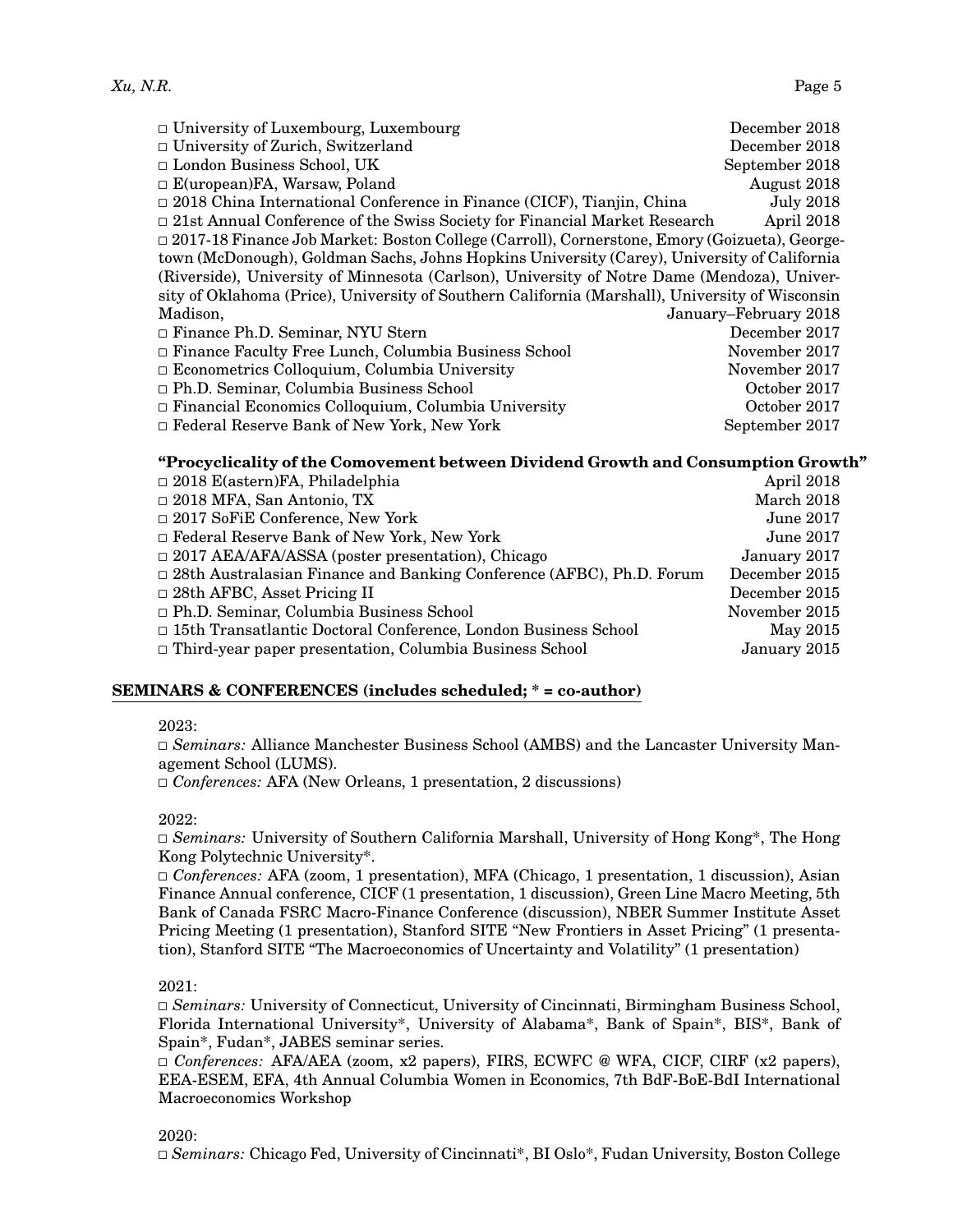### (Carroll), SAIF\*, SMU\*, WSUTL (Olin)\*.

◻ *Conferences:* AFA (San Diego), The RCFS/RAPS Winter Conference (Bahamas), 9th ITAM Finance Conference 2020 (Mexico City), 8th HEC-McGill Winter Finance Workshop (British Columbia, Canada), 11th International Research Forum on Monetary Policy\*, MFA (Chicago), EFA (Virtual)

### 2019:

◻ *Seminars:* Federal Reserve Board\*, Boston College (Carroll).

◻ *Conferences:* AFA (Atlanta), MFA (Chicago, x2 papers), E(uropean)FA (Portugal), E(astern)FA (Miami), 15th European Winter Finance Summit (Zurs, Austria), FMA Global Conference in Latin America\*, IFABS 2019 Angers Conference\*, FIRS (Savannah, Georgia), CICF (Guangzhou, China), NASMES Summer Meeting (Seattle)\*, ECWFC(WFA, Hungtington Beach, CA), WFA, Stanford SITE (x2 papers), UBC summer conference (Vancouver), FMA (New Orleans), WAPFIN (NYU Stern), 20th IWH-CIREQ-GW Macroeconometric Workshop: Micro Data and Macro Questions (Halle, Germany)\*, SNB-FRB-BIS High-Level Conference on Global Risk, Uncertainty, and Volatility (Zurich)\*, 2019 ANU-RSFAS Research Camp\*

### 2018:

◻ *Seminars:* London Business School, University of Zurich, University of Luxembourg, Baruch College, Boston College (Carroll, 2), Cornerstone, Emory (Goizueta), Georgetown (McDonough), Goldman Sachs, Johns Hopkins University (Carey), University of California Riverside, University of Minnesota (Carlson), University of Notre Dame (Mendoza), University of Oklahoma (Price), University of Southern California (Marshall), University of Wisconsin Madison.

◻ *Conferences:* 2018 China International Risk Forum, Econometric Society European winter meeting 2018\*, Conference on Advances in Applied Macro-Finance, 31st Australasian Finance and Banking Conference\*, Boston Macro Junior Workshop, WAPFIN at Stern, NFA, EFA, "Machine Learning and Finance: The New Empirical Asset Pricing" hosted by University of Chicago Booth, CICF (1 paper, 1 discussion), 2018 NASMES, 11th Annual SoFiE Conference (Main), SFS Cavalcade North America, Federal Reserve Board's Conference on Risk, Uncertainty, and Volatility, Columbia Women in Economics, Columbia Business School, 21st Annual Conference of the Swiss Society for Financial Market Research, E(astern)FA, MFA

### Pre-2018:

NYU Stern (PhD Seminar), Columbia Business School (Faculty Lunch, PhD seminar), Columbia University (Financial Economics, Econometrics), Columbia University (Economics), Federal Reserve Bank of New York (2), 2017 SoFiE Conference, 2017 AEA/AFA/ASSA (Poster Session), 28th Australasian Finance and Banking Conference (AFBC), Main conference-Asset Pricing II, Ph.D. Forum (one of the 8 selected doctoral papers that year), 2nd MIT-FARFE Capital Markets Research Workshop, NBER Summer Institute, 15th Transatlantic Doctoral Conference (TADC)

### **CONFERENCE DISCUSSIONS**

| [27] "Memory Moves Markets", by Constantin Charles.                                          |                |
|----------------------------------------------------------------------------------------------|----------------|
| AFA, New Orleans                                                                             | January 2023   |
| [26] "Cumulant Risk Premium", by Alber S. Kyle, Karamfil Todorov.                            |                |
| AFA, New Orleans                                                                             | January 2023   |
| [25] "Grit, Preferences, and Investor Behavior", by William Bazley, Sima Jannati, and George |                |
| Korniotis.                                                                                   |                |
| 5th Bank of Canada FSRC Macro-Finance Conference                                             | September 2022 |
| [24] "The Debt-Equity Spread", by Hui Chen, Zhiyao Chen, Jun Li.                             |                |
| CICF, Virtual                                                                                | July 2022      |
| [23] "Jumps and Post-FOMC Announcement Drifts in Currency Markets", by Suzanne Lee,          |                |
| Minho Wang.                                                                                  |                |
| MFA, Chicago                                                                                 | March 2022     |
| [22] "Global risk and the dollar", by Georgios Georgiadis, Gernot J. Muller, Ben Schumann.   |                |
| 7th BdF-BoE-BdI international macro workshop, zoom                                           | November 2021  |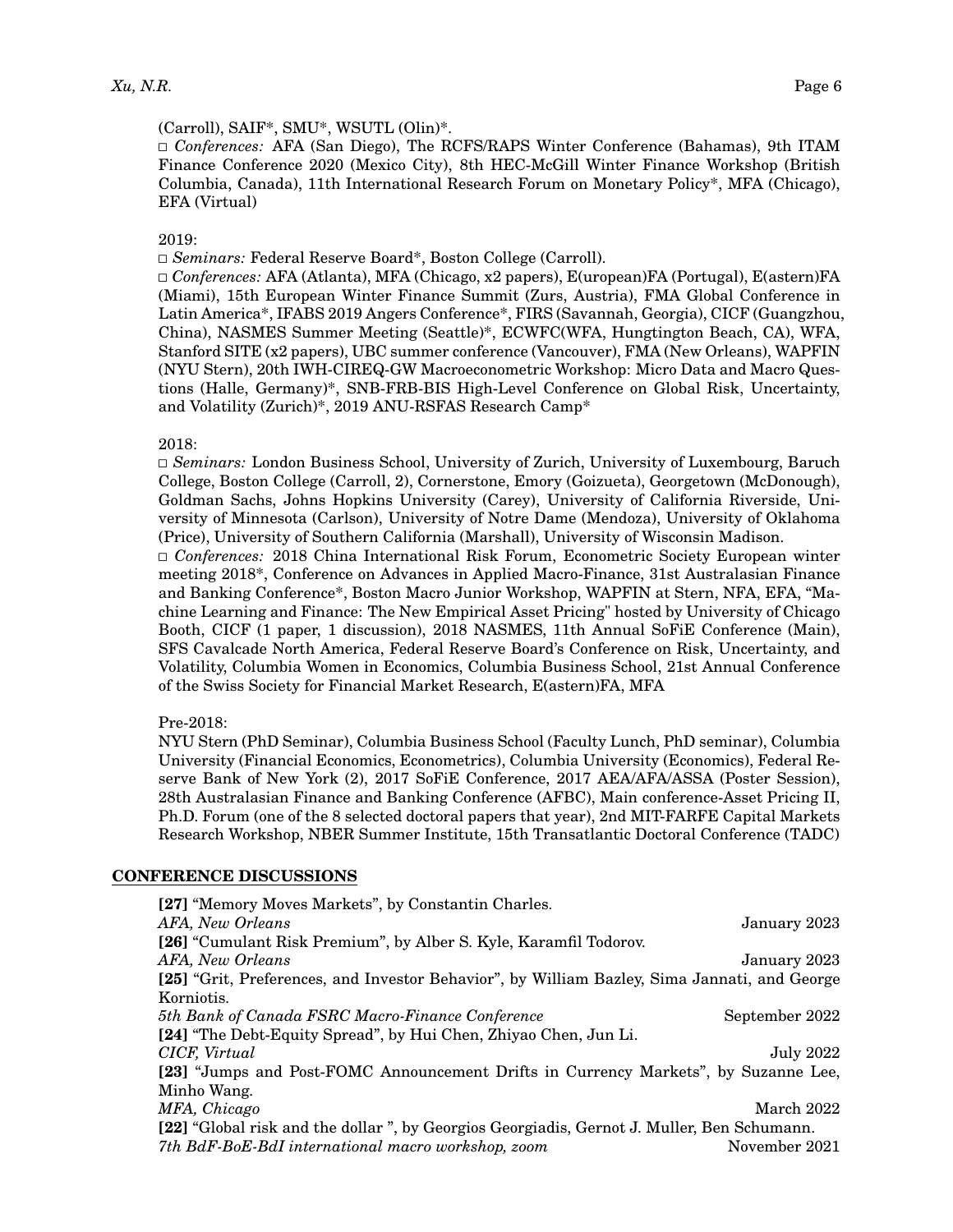| [21] "Music Sentiment and Stock Returns Around the World", by Alex Edmans, Adrian Fernandez-                                                         |
|------------------------------------------------------------------------------------------------------------------------------------------------------|
| Perez, Alexandre Garel, Ivan Indriawan.                                                                                                              |
| EFA, zoom<br>August 2021                                                                                                                             |
| [20] "Concealed Carry", by Spencer Andrews, Ric Colacito, Mariano Croce, Federico Gavazzoni.                                                         |
| WFA, zoom<br><b>June 2021</b>                                                                                                                        |
| [19] "Uncertainty trends, valuation ratios and predictability", by Federico M. Bandi, Lorenzo                                                        |
| Bretscher, Andrea Tamoni.                                                                                                                            |
| MFA, zoom<br>March 2021                                                                                                                              |
| [18] "Attention to the Tail(s): Global Financial Conditions and Exchange Rate Risks", by Fer-                                                        |
| nando Eguren-Martin, Andrej Sokol.                                                                                                                   |
| EFA, zoom<br>August 2020                                                                                                                             |
| [17] "Cross-Sectional Dispersion of Risk in Trading Time", by Torben Andersen, Martin Thyrs-                                                         |
| gaard, Viktor Todorov.                                                                                                                               |
| MFA, zoom<br>March 2020                                                                                                                              |
| [16] "International Lending: The Role of Lender's Home Country", by Mehdi Beyhaghi, Rui Dai,                                                         |
|                                                                                                                                                      |
| Anthony Saunders, John Wald.                                                                                                                         |
| MFA, zoom<br>March 2020                                                                                                                              |
| [15] "Public Debt and the Slope of the Term Structure", by Thien T. Nguyen.                                                                          |
| The RCFS/RAPS Winter Conference, Bahamas<br>February 2020                                                                                            |
| [14] "Understanding the Sources of Macroeconomic Uncertainty", by Barbara Rossi, Tatevik                                                             |
| Sekhposyan, and Matthieu Soupre.                                                                                                                     |
| AEA, San Diego<br>January 2020                                                                                                                       |
| [13] "Global Capital and the Cross-Section of International Equity Return Comovement", by                                                            |
| Thummim Cho, and Argyris Tsiaras.                                                                                                                    |
| AFA, San Diego<br>January 2020                                                                                                                       |
| [12] "Housing Cycle and Exchange Rates", by Sai Ma, and Shaojun Zhang.                                                                               |
| AFA, San Diego<br>January 2020                                                                                                                       |
|                                                                                                                                                      |
| [11] "What Interbank Rates Tell Us About Time-Varying Disaster Risk", by Hitesh Doshi,                                                               |
| Hyung Joo Kim, and Sang Byung Seo.                                                                                                                   |
| FMA, New Orleans, LA<br>October 2019                                                                                                                 |
| [10] "Arbitrage Portfolios", by Soohun Kim, Robert A. Korajczyk, Andreas Neuhierl.                                                                   |
| CICF, Guangzhou<br><b>July 2019</b>                                                                                                                  |
| [9] "Higher-Order Risk Premium, Stock Return Predictability, and Rare Event Dynamics", by                                                            |
| Zhenzhen Fan, Xiao Xiao, Hao Zhou.                                                                                                                   |
| CICF, Guangzhou<br><b>July 2019</b>                                                                                                                  |
| [8] "Expectations Uncertainty and Household Economic Behavior", by Itzhak Ben-David, Elyas                                                           |
| Fermand, Camelia M. Kuhnen, Geng Li.                                                                                                                 |
| WFA, Hungtington Beach<br>June, 2019                                                                                                                 |
| [7] "Subjective Model Uncertainty, Variance Risk Premium, and Speculative Trading", by Ming                                                          |
| Guo, Hao Zhou.                                                                                                                                       |
|                                                                                                                                                      |
| CIRF, Hangzhou<br>December 2018                                                                                                                      |
| [6] "Location Choice, Portfolio Choice", by Ioannis Branikas, Harrison Hong, Jiangmin Xu.                                                            |
| <b>HKUST Finance Symposium, Hong Kong</b><br>December 2018                                                                                           |
| [5] "Searching for Yield Abroad: Risk-Taking through Foreign Investment in U.S. Bonds.", by                                                          |
| John Ammer, Stijn Claessens, Alexandra Tabova, Caleb Wroblewski.                                                                                     |
| EFA, Warsaw<br>August 2018                                                                                                                           |
| [4] "Media Network Based Investors' Attention: A Powerful Predictor of Market Premium", by                                                           |
| Li Guo, Lin Peng, Yubo Tao, Jun Tu.                                                                                                                  |
| CICF, Tianjin<br><b>July 2018</b>                                                                                                                    |
| [3] "Break Risk", by Simon C. Smith and Allan Timmermann.                                                                                            |
| <b>SFS</b> Cavalcade at Yale<br>May 2018                                                                                                             |
| [2] "What the Variance Risk Premium tells us about the Expected Market Returns", by Sung                                                             |
| June Pyun.                                                                                                                                           |
| December 2015                                                                                                                                        |
| 28th AFBC, Sdyney                                                                                                                                    |
| [1] "Risk, Unemployment, and the Stock Market: A Rare-Events-Based Explanation of Labor<br>Market Volatility", by Mete Kilic and Jessica A. Wachter. |